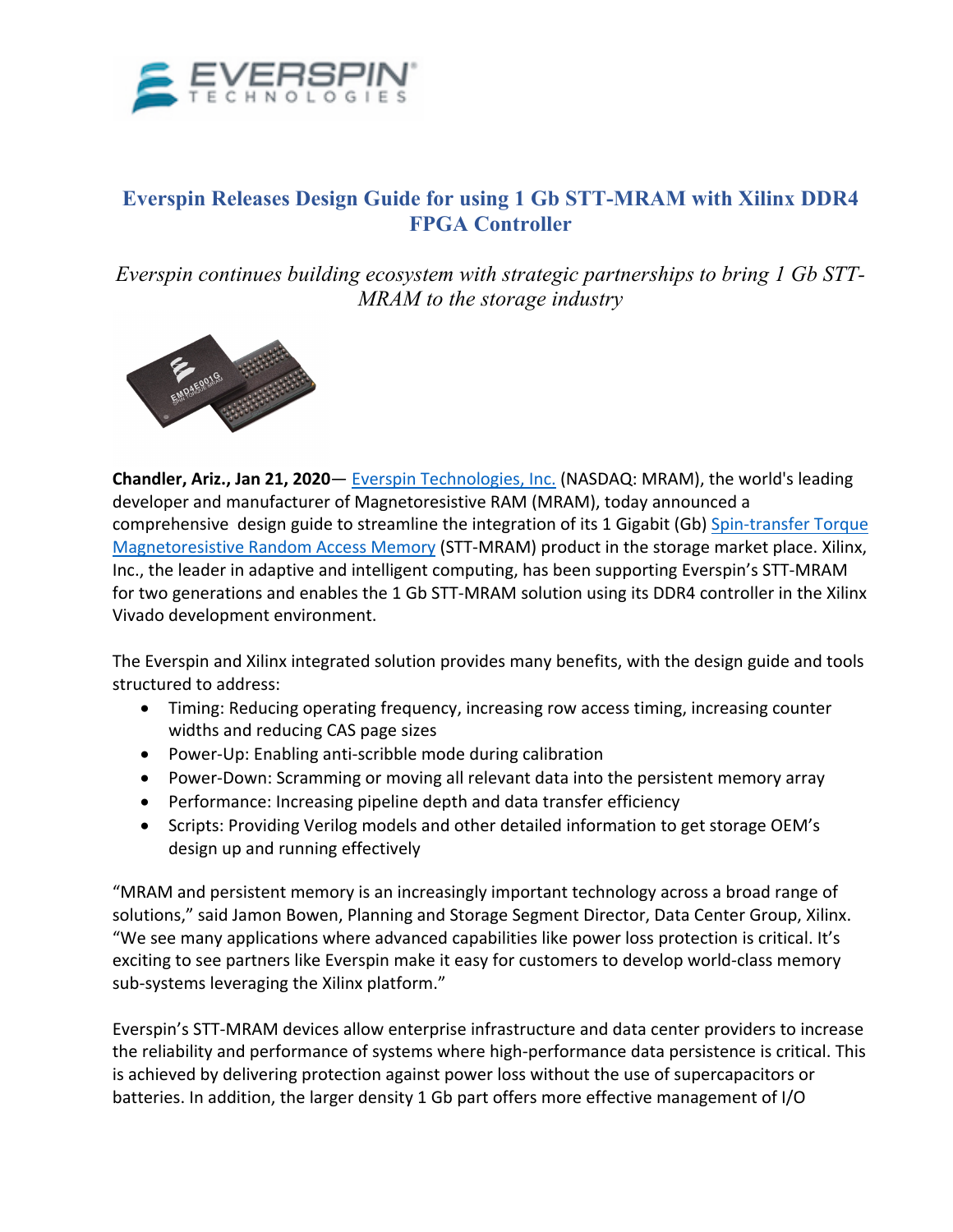

streams, creating a greater level of latency determinism and allowing storage OEMs to significantly improve quality of service of their products. Similar benefits can also be achieved using the 1 Gb STT-MRAM device as a persistent data write buffer in storage and fabric accelerators, computational storage, and other applications.

"We value our partnership with Xilinx and continue to collaborate with them to bring our STT-MRAM solutions to market," said Troy Winslow, Vice President of Sales and Marketing for Everspin. "Providing this design guide and tools will help streamline integration and time to market for our customers in providing enhanced applications for data centers."

## **Additional Resources**

- Everspin ST-DDR4 Design Guide for Xilinx FPGA Controllers
- Everspin Builds Ecosystem for 1-Gigabit Spin-transfer Torque Magnetoresistive Random Access Memory (STT-MRAM)
- Everspin Achieves Data Center OEM qualification of its 1Gb STT-MRAM Solution
- Everspin Blog

## **About Everspin Technologies**

Everspin Technologies, Inc. is the world's leading provider of Magnetoresistive RAM (MRAM), delivering unprecedented performance, non-volatility, endurance and reliability for applications where data persistence is paramount. Headquartered in Chandler, Arizona, Everspin is transforming the memory market with the largest and most diverse foundation of MRAM customers. For more information, visit www.everspin.com. NASDAQ: MRAM.

## **Cautionary Statement Regarding Forward-Looking Statements**

This press release contains forward-looking statements regarding future events that involve risks and uncertainties that could cause actual results or events to differ materially from the expectations disclosed in the forward-looking statement, including, but not limited to; the anticipated market adoption of Everspin's products and technology at the rate Everspin expects; the ability for Everspin to expand the markets Everspin addresses at the rate it expects; the risk that unexpected technical difficulties may develop in the final stages of development or production of its products, or when Everspin's customers may ship in volume. Readers are advised that they should not place undue reliance on these forward-looking statements and should review the risk factors included in Everspin's Form 10-Q filed with the Securities and Exchange Commission on Nov 7, 2019, under the caption "Risk Factors." Subsequent events may cause these expectations to change, and Everspin disclaims any obligations to update or alter these forward-looking statements in the future, whether as a result of new information, future events or otherwise.